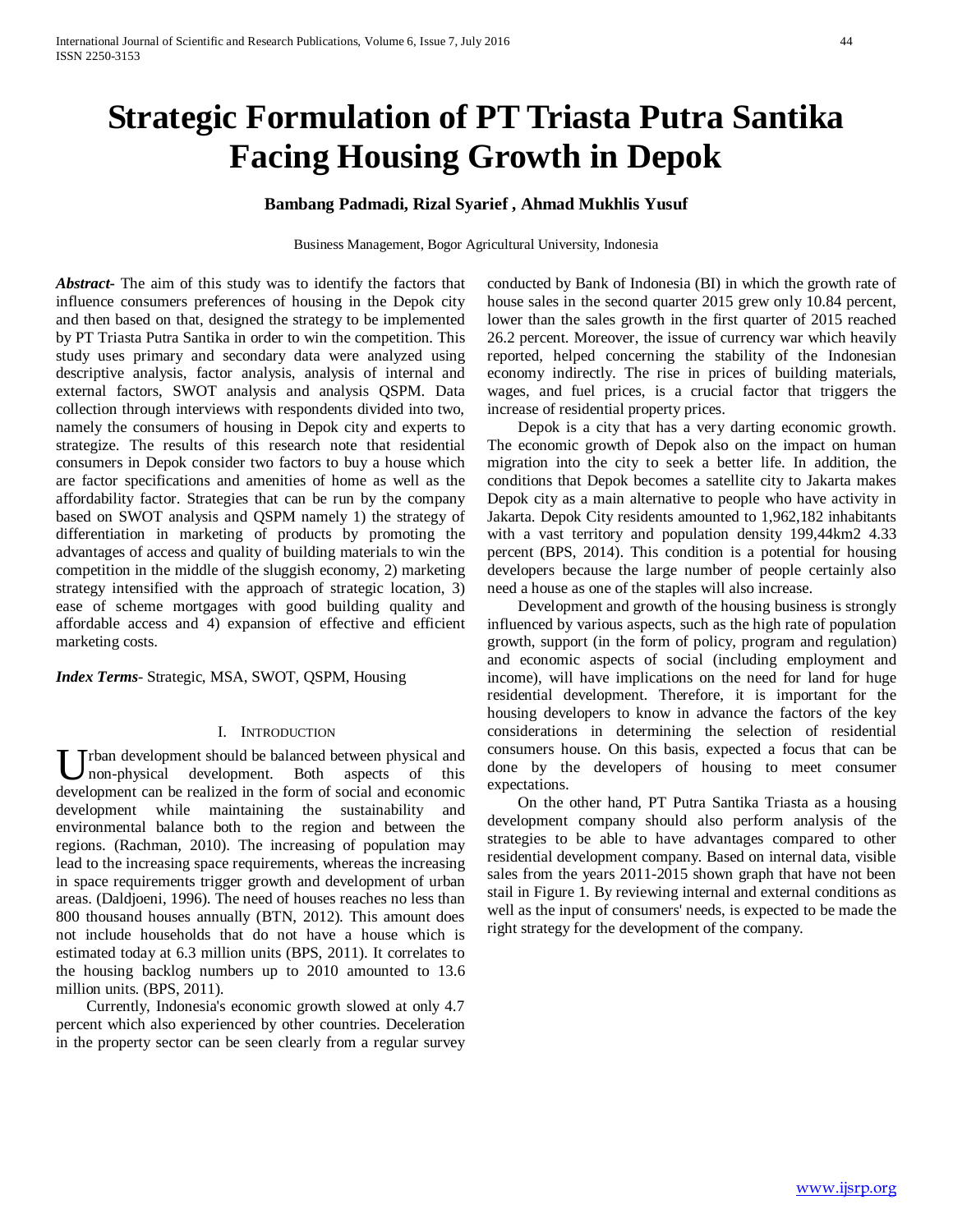



#### II. RESEARCH ELABORATION

 Strategic management is the art and science in formulating, implementing and evaluating decisions that enable crossfunctional organizations achieve that goal (David, 2009). Wheelen and Hunger (2003), describes the strategic management as a science on a set of managerial decisions and actions that determine the company's performance in the long term. The conditions of intense competition, manufacturers are forced to look for a sustainable competitive advantage that can not be quickly copied and carried out by the nearest competitor. This leads to the need for the elaboration of management strategies, such as a complete instrument not only for today, but also aimed at the future. Competitive cooperation (competition for producers and consumers in achieving their goals) or the mutual bond provides a complex task to the company management to create a new strategy management in turbulent times today (Osipov, 2013). Strategic management process begins with internal factors and external factors affecting the company's business in the analysis. Analysis of the company's internal environment known as the resource-based approach by analyzing capabilities, namely the company's ability to exploit its resources in order to know the company's strength and weaknesses factors. Capability is a function of the company's business, such as marketing capabilities, operational capacity, financial capacity, and resource management capabilities. The external environment analysis by observing external conditions and identify strategic external factors into the opportunities and threats for the company. The external environment consists of the macro environment (political, economic, social and cultural, Technology, and Natural) and micro (Customer, Competitor, Partner and Creditor). (Gabriel et al, 2013), the analysis of external opportunities and threats, primaly used to evaluate and examine the opportunities and minimize the threats and also the weak point of this analysis is important to study the performance of the company (such as the effectiveness of procedures and research and development).

 This study will be conducted over six months in PT Putra Santika Triasta located at Jalan Raya Sawangan Depok City kav No. 8 in June -Oct 2015. The data used in this study are primary data sourced from customer PT Triasta Putra Santika and experts to determine the strategy. The primary data sourced from customer PT Triasta Putra Santika used to determine the residential consumer preferences for factors that influence purchasing decisions houses and processed using factor analysis. While data from experts are used to create a strategic plan to use the analysis stage of strategy formulation which is using IFE-EFE analysis, SWOT analysis and matrix IE and QSPM. Also conducted a descriptive analysis of the customer demographic data.

 Selection of sample done with non-probability sampling procedures with purposive sampling method. Purposive sampling method performed to 1) Respondents who are an example in determining corporate strategy are stakeholders of PT Triasta Putra Santika and the parties have competence in the field of housing 2) home buyers became respondents to determine the factors that are considered by residential consumers in choosing a home.

 Secondary data obtained through housing data from BPS, literature, research reports and electronic publications. Secondary data types used are housing data and supporting materials related to the research.

#### III. RESULT

# **Respondent Characteristic**

 The demographic characteristics of the respondents in this study can be completely seen in Table 1

| <b>Respondent Characteristic</b> | Percent $(\% )$ |
|----------------------------------|-----------------|
| Gender                           |                 |

Male 52 Female 48

# **Table 1. Respondent Characteristic**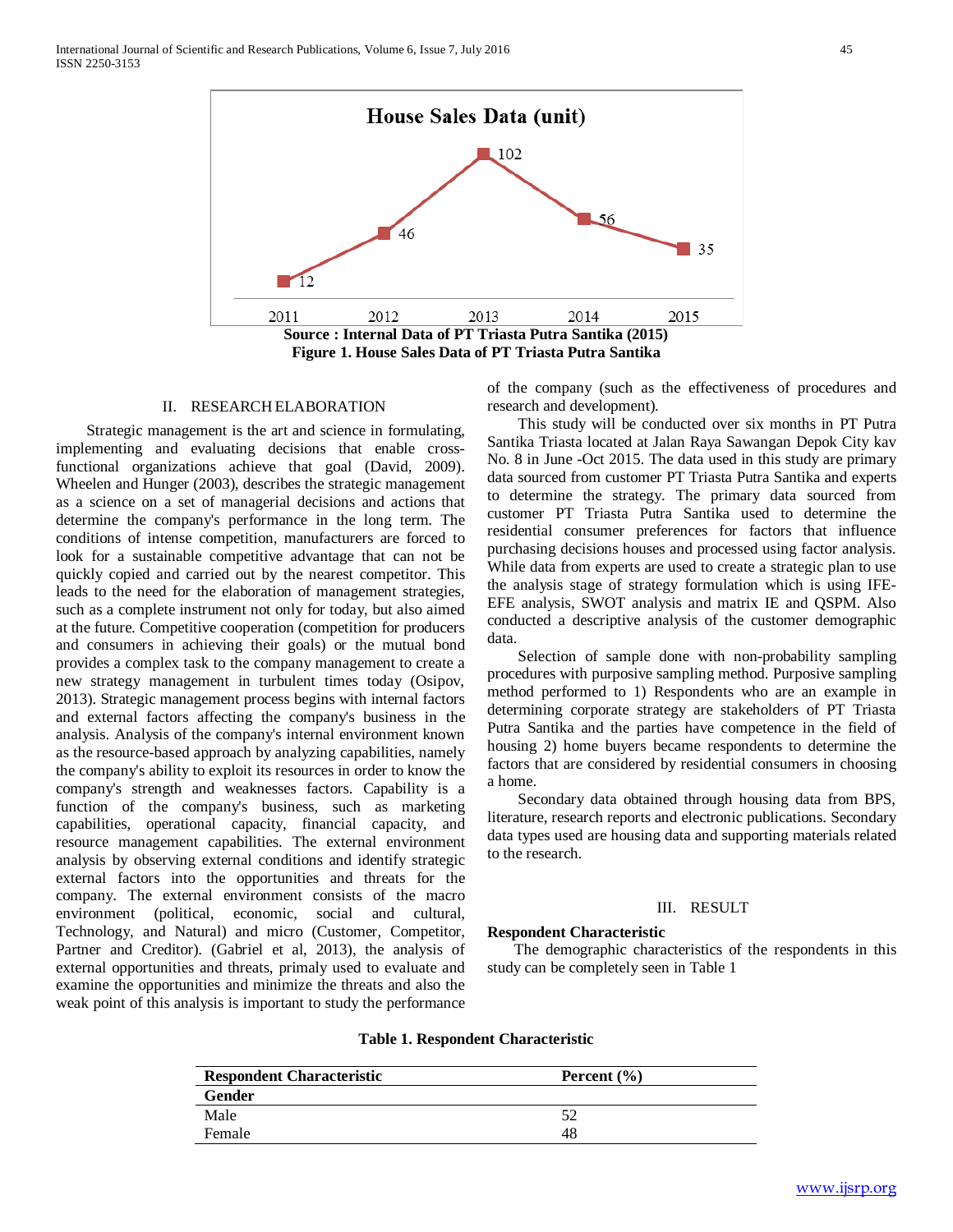| <b>Respondent Characteristic</b>     | Percent (%)      |
|--------------------------------------|------------------|
| Age                                  |                  |
| 25-30 yo                             | 34               |
| 31-35 yo                             | 36               |
| 36-40 yo                             | 20               |
| 41-45 yo                             | 10               |
| <b>Marital Status</b>                |                  |
| Married                              | 98               |
| Single                               | $\overline{2}$   |
| <b>Domicile</b>                      |                  |
| Jakarta                              | 36               |
| <b>Bogor</b>                         | $\boldsymbol{0}$ |
| Depok                                | $\theta$         |
| Tangerang                            | 4                |
| Bekasi                               | 6                |
| Lainnya                              | 54               |
| <b>Last Formal Education</b>         |                  |
| Elementary School/Junior High School | $\overline{2}$   |
| Senior High School                   | 16               |
| Diploma/Academy                      | 18               |
| Bachelor                             | 54               |
| Master/Doctorate                     | 10               |
| Occupation                           |                  |
| Entrepreneurship                     | 6                |
| Goverment employees                  | 6                |
| Private employees                    | 54               |
| Teachers / Lecturers                 | 6                |
| Others                               | 28               |
| <b>Income</b>                        |                  |
| $<$ Rp 4.500.000                     | 14               |
| Rp 4.500.001 - Rp 6.000.000          | $\overline{4}$   |
| Rp 6.000.001 - Rp 8.500.000          | 26               |
| Rp 8.500.001 - Rp 10.000.000         | 16               |
| $>$ Rp 10.000.000                    | 40               |
| Outcome                              |                  |
| $<$ Rp 3.500.000                     | 12               |
| Rp 3.500.001 - Rp 5.000.000          | 20               |
| Rp 5.000.001 - Rp 7.500.000          | 38               |
| Rp 7.500.001 - Rp 9.000.000          | 10               |
| $>$ Rp 9.000.000                     | 20               |

# **Consumer Decision Making Process**

 PT Triasta Putra Santika customers perform several stages of decision making of buying a house. The process is done by five aspects which are the introduction of needs, information research, evaluation of alternatives, purchase decision and postpurchase evaluation. In addition, the decision-making process based on the indicators used in measuring five consumer decision-making process can be seen in Table 2.

| <b>I. Introduction Needs</b> |     | <b>Information</b><br>H.<br><b>Research</b> |     | <b>III. Alternatives Evaluation</b> |     |  |
|------------------------------|-----|---------------------------------------------|-----|-------------------------------------|-----|--|
| <b>Motivation</b>            |     | <b>Resources</b>                            |     | <b>Attribute</b>                    |     |  |
| Strategic location           | 22% | Family                                      | 16% | Location                            | 34% |  |
| Alternative shelter          | 10% | Friend/acquaint<br>ance                     | 18% | Price                               | 54% |  |
| Native residents             | 4%  | Banner                                      | 18% | Shape / house types                 | 2%  |  |
| House price                  | 48% | Advertisement                               | 30% | Supporting facilities               | 8%  |  |

**Tabel 2. Consumer Descision Making Process**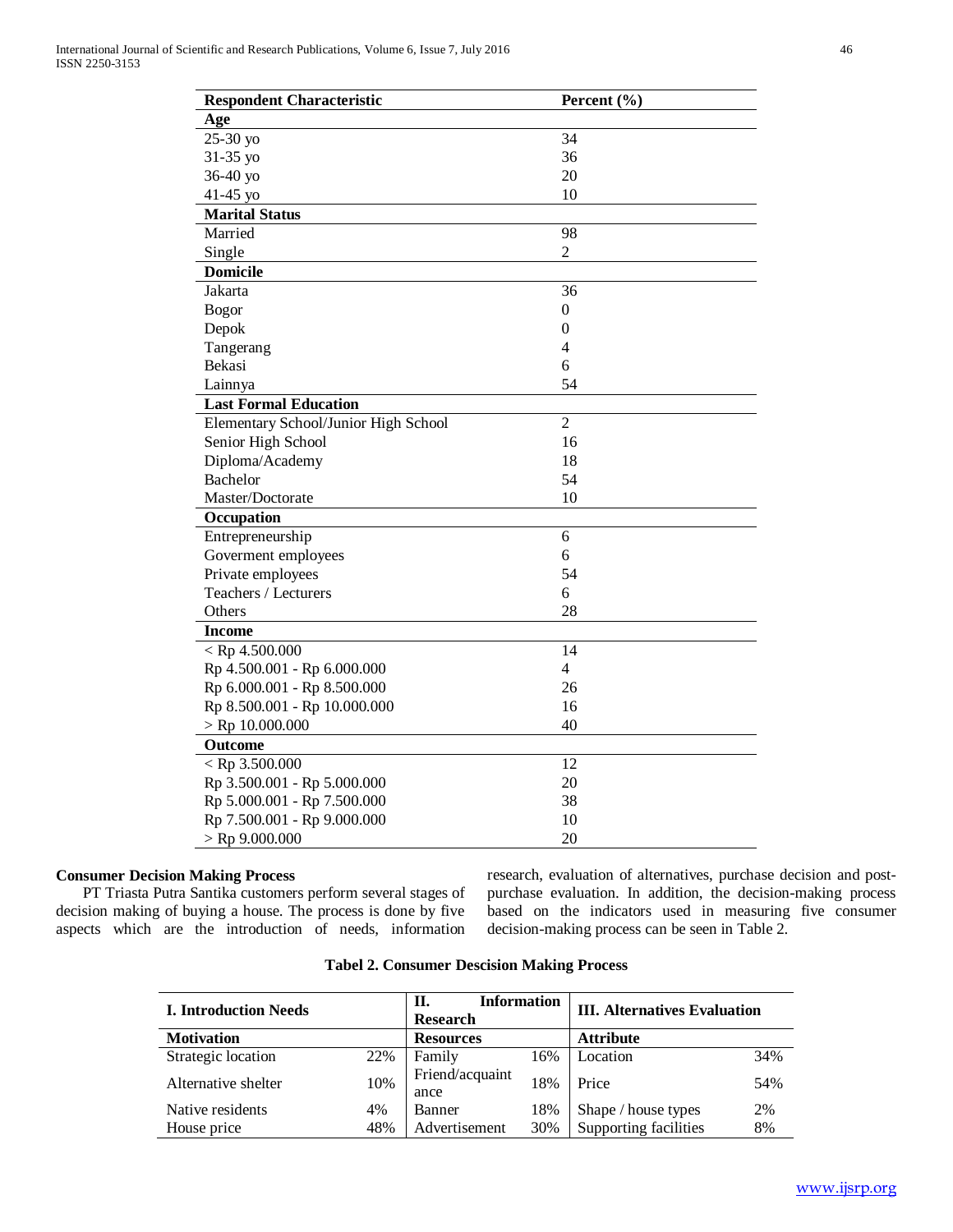| Investation              | 14% | Sosial Media             | 6%    | Others                              | 2%  |
|--------------------------|-----|--------------------------|-------|-------------------------------------|-----|
| <b>Others</b>            | 2%  | Others                   | 12%   | If Not Found The House              |     |
| <b>Advantages</b>        |     | <b>Information Focus</b> |       | Cancel the transaction              | 26% |
| Strategic occupancy      | 46% |                          | 70%   | house at another<br>Buy<br>location | 26% |
| Shorten the travel time  | 16% | Public<br>Facilities     | 12%   | Rent a house                        | 48% |
| Full public facilities   | 0%  | Supporting<br>facilities | $0\%$ |                                     |     |
| Comfortable environtment | 26% | House<br>Shape<br>type   | 10%   |                                     |     |
| Others                   | 12% | Others                   | 8%    |                                     |     |

| <b>IV. Buying Decision</b>           |     |                                 |                 | <b>V. Post-Purchase Evaluation</b> |     |
|--------------------------------------|-----|---------------------------------|-----------------|------------------------------------|-----|
| <b>Buying decision process</b>       |     | House searching time            |                 | <b>Satisfaction</b>                |     |
| Planned                              | 84% | Weekdays                        | 4%              | Very satisfied                     | 4%  |
| Unplanned                            | 16% | Weekend                         | 62%             | Satisfied                          | 72% |
| <b>Cosideration Factor</b>           |     | <b>Both</b>                     | 24%             | Ordinary                           | 20% |
| Location                             | 38% | Others                          | 10%             | Not satisfied                      | 4%  |
| Price                                | 38% | <b>Budget</b>                   |                 | Very not satisfied                 | 0%  |
| Public transportation access         | 2%  | $<$ Rp 250.000.000              | 18%             | <b>If Price Raises</b>             |     |
| Pleasant city                        | 18% | Rp 250.000.001 - Rp 300.000.000 | 22%             | Stay                               | 64% |
| Facilities                           | 2%  | Rp 300.000.001 - Rp 400.000.000 | 28%             | Sell it                            | 8%  |
| Others                               | 2%  | Rp 400.000.001 - Rp 500.000.000 | 28%             | Buy it anyway                      | 0%  |
| <b>Consideration Requested Party</b> |     | $>$ Rp 600.000.000              | 4%<br>Invest it |                                    | 28% |
| Family                               | 28% | <b>House Shape</b>              |                 | Rumah tambahan                     |     |
| Mate                                 | 68% | Complex                         | 56%             | Yes                                | 76% |
| Friend                               | 4%  | Cluster                         | 30%             | N <sub>0</sub>                     | 24% |
| Self                                 | 0%  | Individual house                | 4%              | <b>Rekomendasikan Orang</b>        |     |
| Others                               | 0%  | Townhouse                       | 10%             | Yes                                | 90% |
| <b>Influencing the Decision</b>      |     | <b>House Type</b>               |                 | N <sub>0</sub>                     | 10% |
| Family                               | 28% | Type 21                         | 30%             | <b>House Design</b>                |     |
| Mate                                 | 58% | Type 36                         | 34%             | Minimalist                         | 88% |
| Friend                               | 2%  | Type 45                         | 32%             | Simple                             | 10% |
| Self                                 | 12% | Type 56                         | 4%              | Luxurious                          | 2%  |
| Others                               | 0%  |                                 |                 |                                    |     |

# **Consumer Preferences Affecting Factors**

 Once known variables of which affecting consumer of PT Triasta Putra Santika preferences, the next step is to test the correlation between variables in consumer preferences using Barlett's Test of Sphrecity and measurement and Keiser Meyer Olkin Measure of Sampling Adequacy (KMO-MSA). Results of correlation testing in this study showed a correlation 0.920 of KMO numbers, so that variables can be said that there is already sufficient for further analysis.

 The results of the factor analysis, showed that there are two main factors that influence consumers in home purchase-making decisions in Depok. Two factors are specifications and house facilities, and Affordability Factor. These results are very helpful for PT Triasta Putra Santika to be consideration in development of its business to win the competition in the field of property in Depok.

| <b>New Factor Which Formed</b>                             | Variable                                                           | <b>Loading Factor</b> |
|------------------------------------------------------------|--------------------------------------------------------------------|-----------------------|
|                                                            | 1. House shape offered                                             | 0.864                 |
|                                                            | 2. House type offered                                              | 0.871                 |
|                                                            | 3. House design offered                                            | 0,779                 |
| <b>Spesification and House Facilities</b><br><b>Factor</b> | 4. Public Facilities provided (Supermarket, tavern, worship place) | 0,800                 |
|                                                            | 5. Building space $(m^2)$                                          | 0,861                 |
|                                                            | 6. Payment method offered (cash/credit)                            | 0.819                 |
|                                                            | 7. Payment term (tenor)                                            | 0,796                 |

# **Tabel 3. Analysis Factor Result**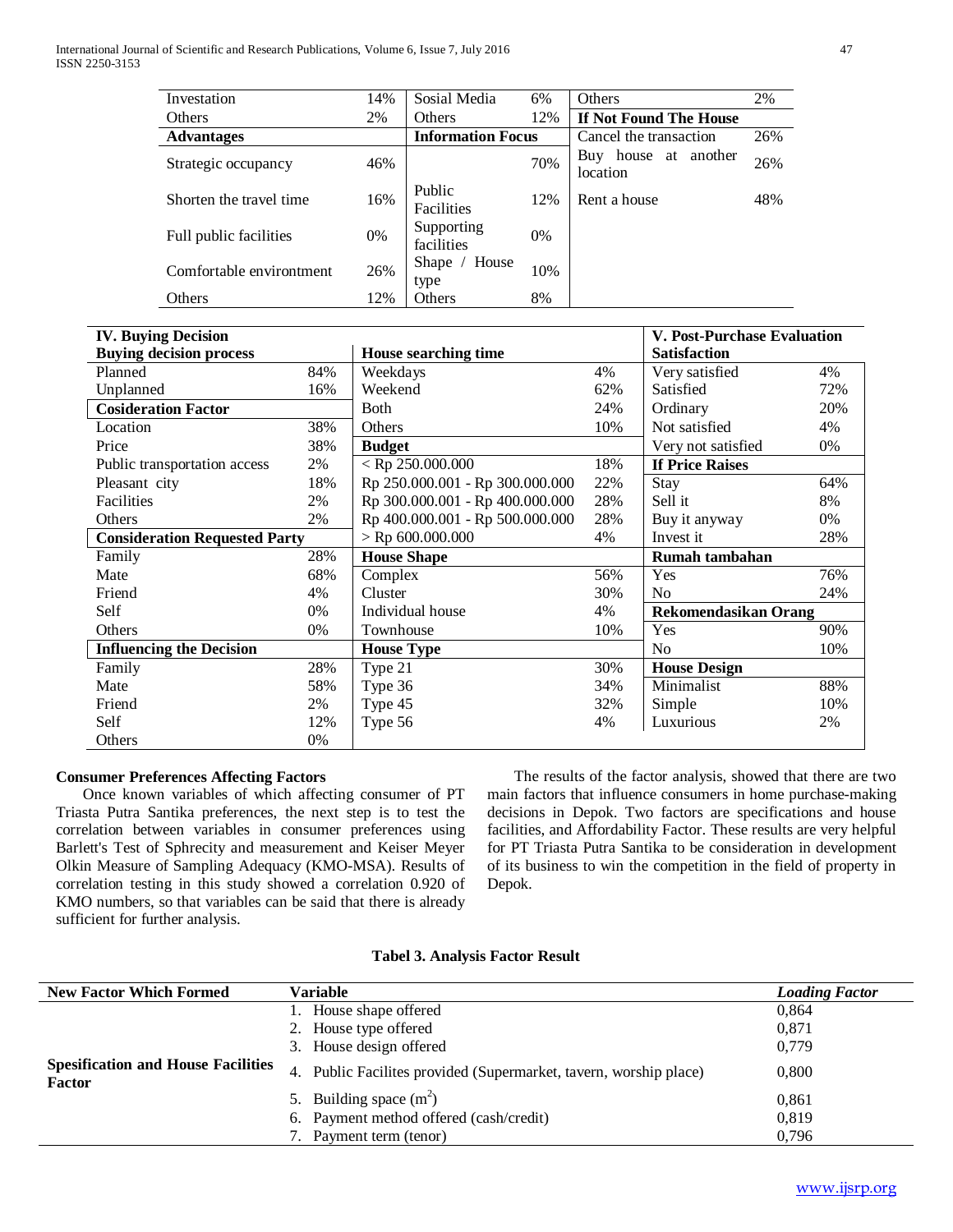|                             | Resident tuition fees<br>8.                                                             | 0,853 |
|-----------------------------|-----------------------------------------------------------------------------------------|-------|
|                             | 9. Security fees                                                                        | 0,837 |
|                             | 10. Public transportation provided in that area                                         | 0.692 |
|                             | 11. Infrastructure provided (garden, playground, court)                                 | 0,702 |
|                             | 12. Light installment                                                                   | 0,662 |
|                             | 13. Brochure/Advertisement/Banner                                                       | 0,743 |
|                             | 14. Flexible tenor option                                                               | 0,743 |
|                             | 15. Cash back/discount/gift provided                                                    | 0,732 |
|                             | 16. Follow the property exhibition                                                      | 0,734 |
|                             | Material / Raw Materials                                                                | 0,866 |
|                             | Supporting facilities (electricity, water, security, and telephone /<br>2.<br>internet) | 0,877 |
|                             | 3.<br>Light advances money                                                              | 0.665 |
|                             | The strategic location<br>4.                                                            | 0,824 |
| <b>Affordability Factor</b> | Easy access to the station / terminal<br>5.                                             | 0.789 |
|                             | Easy access to mall / market<br>6.                                                      | 0.697 |
|                             | Easy access to schools / hospitals                                                      | 0.803 |
|                             | 8.<br>Free traffic jam                                                                  | 0,804 |
|                             | Security 24 hours<br>9.                                                                 | 0,805 |
|                             | 10. Low interest rates                                                                  | 0.668 |

# **Analysis of Internal and External Factors**

 Stage of strategy formulation for PT Triasta Putra Santika begins with preparation of the IFE and EFE matrix based on the answers of respondents who are experts for the preparation of the strategy. Based on expert opinion, obtained a score for IFE and EFE matrix as shown in Table 4 and Table 5.

|                |                                        | <b>Ratings</b> | Weight | Weighted                           |  |
|----------------|----------------------------------------|----------------|--------|------------------------------------|--|
| No.            | <b>Internal Factor</b>                 | (a)            | (b)    | Value<br>(a)<br>$\mathbf{X}$<br>b) |  |
|                | Company organization                   | 1,4            | 0,091  | 0,128                              |  |
| $\mathfrak{D}$ | Marketing network                      | 1,8            | 0,140  | 0.253                              |  |
| 3              | Capital                                | 1,8            | 0,124  | 0,222                              |  |
| 4              | Investor network                       | 1,2            | 0,095  | 0,114                              |  |
| 5              | Bank partner                           |                | 0,062  | 0,062                              |  |
| 6              | Access to housing                      | 3,8            | 0,119  | 0,451                              |  |
| 7              | The quality of building materials      | 3.8            | 0,116  | 0,441                              |  |
| 8              | Public facilities around housing       | 3              | 0,072  | 0,217                              |  |
| 9              | House prices                           | 3.6            | 0,093  | 0,336                              |  |
| 10             | Differentiation type of house (design) | 3,2            | 0,087  | 0,279                              |  |
| <b>Total</b>   |                                        |                |        | 2,503                              |  |

# **Table 4. IFE Matrix of PT Triasta Putra Santika**

Source : Data is treated at 2016

| No. | <b>External Factor</b>                  | <b>Ratings</b> (a) | Weight (b) | Weighted Value (a<br>$\mathbf{x}$ b) |
|-----|-----------------------------------------|--------------------|------------|--------------------------------------|
|     | Competitors (other developers)          |                    | 0.102      | 0,205                                |
|     | Economic conditions                     |                    | 0.107      | 0,215                                |
|     | Bank of Indonesia interest rate         | 1,6                | 0.093      | 0,148                                |
|     | Inflation                               | 1,4                | 0,065      | 0,092                                |
|     | Rented housing around complex           | 1,2                | 0,039      | 0,046                                |
| 6   | Housing scam                            | 1,2                | 0.044      | 0,053                                |
|     | Depok as fondation areas of the capital | 3.4                | 0.071      | 0,243                                |
| 8   | Infrastructure in Depok                 | 3,4                | 0,078      | 0,266                                |
|     | The lower middle class society          | 3,4                | 0,082      | 0.279                                |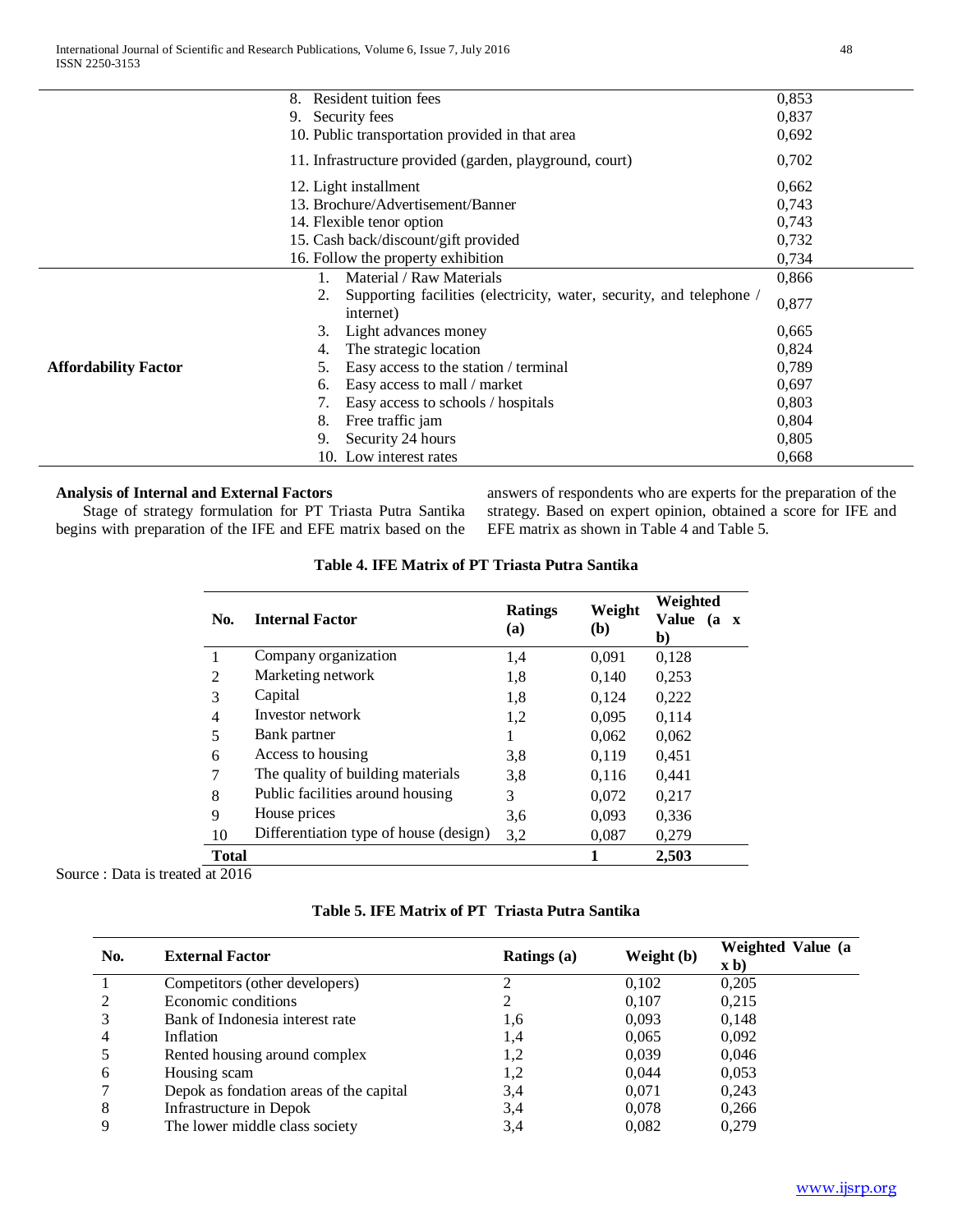| 10           | Home Provided programs from government for<br>Low-Income Communities (MBR) | 0.094 | 0.358 |
|--------------|----------------------------------------------------------------------------|-------|-------|
|              | Regulation of mortgage terms                                               | 0.112 | 0.449 |
| 12           | Depok as an area for investment                                            | 0.112 | 0.446 |
| <b>Total</b> |                                                                            |       | 2.799 |

Source: Data is treated at 2016

Based on IFE and EFE matrix, it is necessary to use the stage of formulation strategy with IE matrix in Figure 2.



**Figure 2. PT Triasta Putra Santika IE Matrix**

 In the picture above we can see that PT Putra Santika Triasta are in quadrant V. Strategy formulated in quadrant V is Hold and Maintain. A common strategy used in quadrant V including market penetration and product development. PT Triasta Putra Santika need to innovate product development residential house in accordance with the considerations preferred by consumers to be superior to competitors. Market penetration can be done by following exhibitions and also working with banks so that consumers can easily gain access using a mortgage payment.

Besides the alternative to reach consumers more effectively in today's digital era is to utilize Internet technology to promote. PT Triasta Putra Santika can attract consumers with complete information which is available on the website or the official website of the company. It can facilitate the consumers in the information seeking process, consumers in the era of technological developments such as today often use the Internet as one of the references which they relied.

#### **SWOT Analysis**

5. Regulation of mortgage terms

Based on IFE and EFE matrix, then created the SWOT matrix as shown in Table 6.

|    |                                   | <b>Strength</b> |                                                                                               | Weakness    |                                        |
|----|-----------------------------------|-----------------|-----------------------------------------------------------------------------------------------|-------------|----------------------------------------|
|    | <b>Internal</b>                   |                 |                                                                                               |             |                                        |
|    |                                   | -1.             | Access to housing                                                                             | 1.          | Company organization                   |
|    |                                   | 2.              | The quality of building materials                                                             | 2.          | Marketing network                      |
|    |                                   | 3.              | Public facilities around housing                                                              | 3.          | Capital                                |
|    |                                   | 4.              | House prices                                                                                  | 4.          | Investor network                       |
|    |                                   | 5.              | Differentiation type of house (design)                                                        | 5.          | Bank partner                           |
|    | Opportunity                       |                 | <b>Strength - Opportunities</b>                                                               |             | <b>Weakness - Opportunities</b>        |
| 1. | Depok as fondation areas of the   |                 | S <sub>1</sub> , S <sub>2</sub> , O <sub>5</sub> , O <sub>6</sub>                             |             | W2, W3, O5, O6,                        |
|    | capital                           |                 |                                                                                               |             |                                        |
| 2. | Infrastructure in Depok           |                 | The advantages of access and quality of                                                       |             | More intensive marketing with location |
| 3. | The lower middle class society    |                 | building materials should be supported by the<br>scheme and the terms of mortgages that allow | investment. | approach which is a very good area for |
| 4. | Home Provided<br>programs<br>from |                 | potential customers could have a house in                                                     |             |                                        |
|    | Low-Income<br>for<br>government   | Depok           |                                                                                               |             |                                        |
|    | Communities (MBR)                 |                 |                                                                                               |             |                                        |

# **Table 6. PT Triasta Putra Santika SWOT Matrix**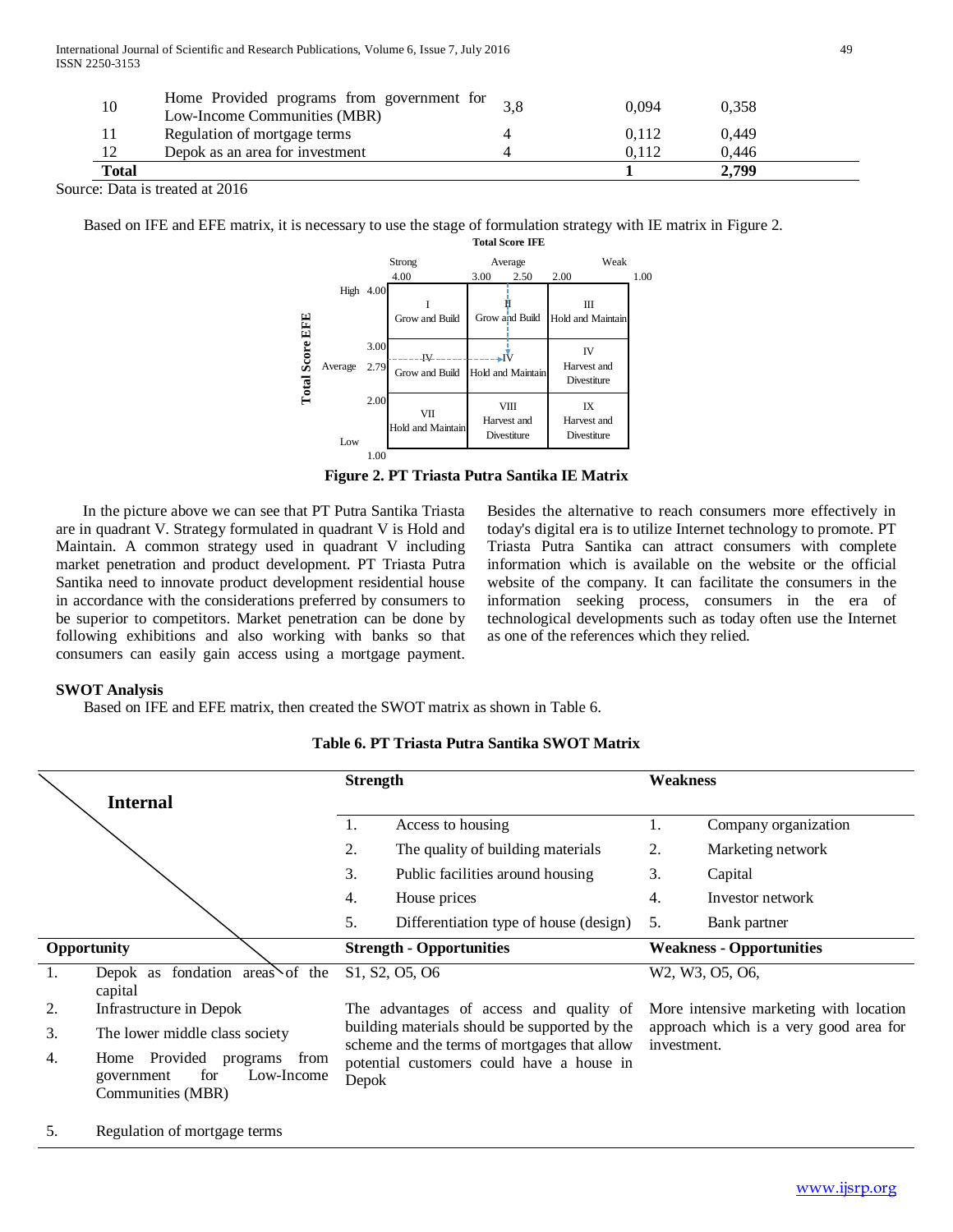6. Depok as an area for investment

- 
- 3. Bank of Indonesia interest rate
- 4. Inflation
- 5. Rented housing around complex
- 6. Housing scam

#### **QSPM**

 Alternative strategies which are derived from the SWOT matrix is basically in accordance with the strategic direction of PT Putra Santika Triasta all this time. In other words, an alternative strategies are as follows:

- a. Strategy 1: The advantages of access and quality of building materials should be supported by the scheme and the terms of mortgages that allow potential customers could have a house in Depok.
- b. Strategy 2: More intensive marketing with location approach is a very good area for investment.
- c. Strategy 3: Differentiation in product marketing excellence by promoting access and quality of building materials to win the competition in the middle of the flagging economy.
- d. Strategy 4: Expansion of marketing through the effective "below the line" activity and cost efficient.

 From the results of QSPM calculation table can be seen that the strategy of differentiation in marketing of products by promoting the advantages of access and quality of building materials to win the competition in the middle of the sluggish economy, is the owner of Total Attractiveness Score (TAS) with the largest value which amounts to 6.0834, indicating that this strategy is the best strategy that can be done by PT Putra Santika Triasta to be superior to competitor's QSPM calculation version. The next strategy is an alternative to be used in winning the competition PT Triasta Putra Santika may sort strategies based on the TAS value which do a more intensive marketing with location approach which is a very good area for investment (5.8061), the benefits of access and quality of building materials should be supported by the scheme and the terms of mortgages that allow potential customers could have a house in Depok (4.83272) and the last is, with extension of marketing through the effective "below the line" activity and cost efficient (2.8718).

#### IV. CONCLUSION

 Consumers are influenced by two factors of the decision of buying house in Depok. These are specifications factor and amenities of home as well as the affordability factor. Offered house specifications by PT Triasta Putra Santika considered to be quite in accordance with the needs and desires of consumers, it can be seen from the consumer satisfaction indicated by 76 percent of consumers would like to have an extra house in

2. Economic conditions Differentiation in product marketing excellence by promoting access and quality of building materials to win the competition in the middle of the sluggish economy.

# **Threat Strengeth - Threat Weakness - Threat**

1. Competitors (other developers) S1, S2, T2, T1 W2, W3, T2, T1

Expansion of marketing through the effective "below the line" activity and cost efficient.

Depok. Affordability factors include a strategic location with easy access financially accessible and affordable for consumers. Based on the QSPM results, best strategy applied to PT Putra Santika Triasta is differentiation in product marketing strategy by promoting the advantages of access and quality of building materials to win the competition in the middle of the sluggish economy, the number of TAS at 6.0834. An intensive marketing strategy with a strategic location approach has the number of TAS at 5.8061, ease mortgage scheme with good building quality and affordable access has TAS a value of 4.83272, and the last, expansion of effective and efficient marketing costs by TAS value of 2.8718.

#### **REFERENCES**

- [1] Afriani E, Dewi EF, and Mulyati. 2012. Strategic Management Implementation Fred R. David Concept at PT Indofood Sukses Makmur, Tbk. International Journal of Science and Research (IJSR), ISSN (Online): 2319-7064.
- [2] Anggrianto, M., Parwati,C. Indri, Sidharta. 2013. Penerapan Metode SWOT dan BCG Guna Menentukan Strategi Penjualan. Jurnal Rekavasi Vol.1 No. 1, 52-61. ISSN: 2338-7750.
- [3] [BPS] Badan Pusat Statistik. 2011. Statistik Perumahan Indonesia (Hasil Sensus Penduduk 2010). Tersedia pada http://www.bps.go.id/hasil\_publikasi/stat\_ perumahan\_ sp2010/ index3.php.
- [4] [BTN] PT Bank Tabungan Negara (Persero). 2012. Laporan Tahunan 2011 [Internet]. Tersedia pada http://www.btn.co.id/getattachment/658e9b5becdb-41c9-9109-2a98c3c967d2/ Laporan-Tahunan-2011.aspx
- [5] Daldjoeni, N. 1996. Geografi Kota dan Desa. Alumni : Bandung.
- [6] David, F. 2009. Manajemen Strategi (Terjemahan). Salemba Empat, Jakarta
- [7] Gabriel, M and Daniel, W. 2012."Influence of Strategic Management Practice on Successful Completion of ConstituencyDevelopment Fund – Funded Projects in Rural Areas in Kenya: A Case of Trans-Nzoia County". International Journal of Science and Research (IJSR), ISSN (Online): 2319- 7064.
- [8] Hartadi, Arief. 2009. Kajian Kesesuaian Lahan Perumahan berdasarkan Karakteristik Fisik Dasar di Kota Fakfak. Tesis : Universitas Diponegoro, Semarang.
- [9] Hubeis, M. dan M. Najib. 2008. Manajemen Strategik dalam Pengembangan Daya Saing Organisasi. Elek Media Komputindo. Jakarta.
- [10] Kristamuljana, Sammy. 2011. Manajemen Strategis Model Resultan bagi Fenomena Perusahaan sebagai Sosok Pribadi dalam Pijar-Pijar Manajemen Bisnis. Prasetya Mulya Publishing. Jakarta.
- [11] Marcos, Anggraini dan Mustamu, Ronny H. 2014. Perumusan Strategi Bersaing Salah Satu Hotel Bintang Tiga di Samarinda. Agora Vol. 2, No. 1.
- [12] Nugroho, I dan Rokhmin Dahuri. 2004. Pembangunan Wilayah. Jakarta: LP3ES.
- [13] Nurlaelasari R, Yopita M, Durahma A. 2012. Corporate Strategic Management Analysis of PT Ultrajaya Milk Industry and Trading Company